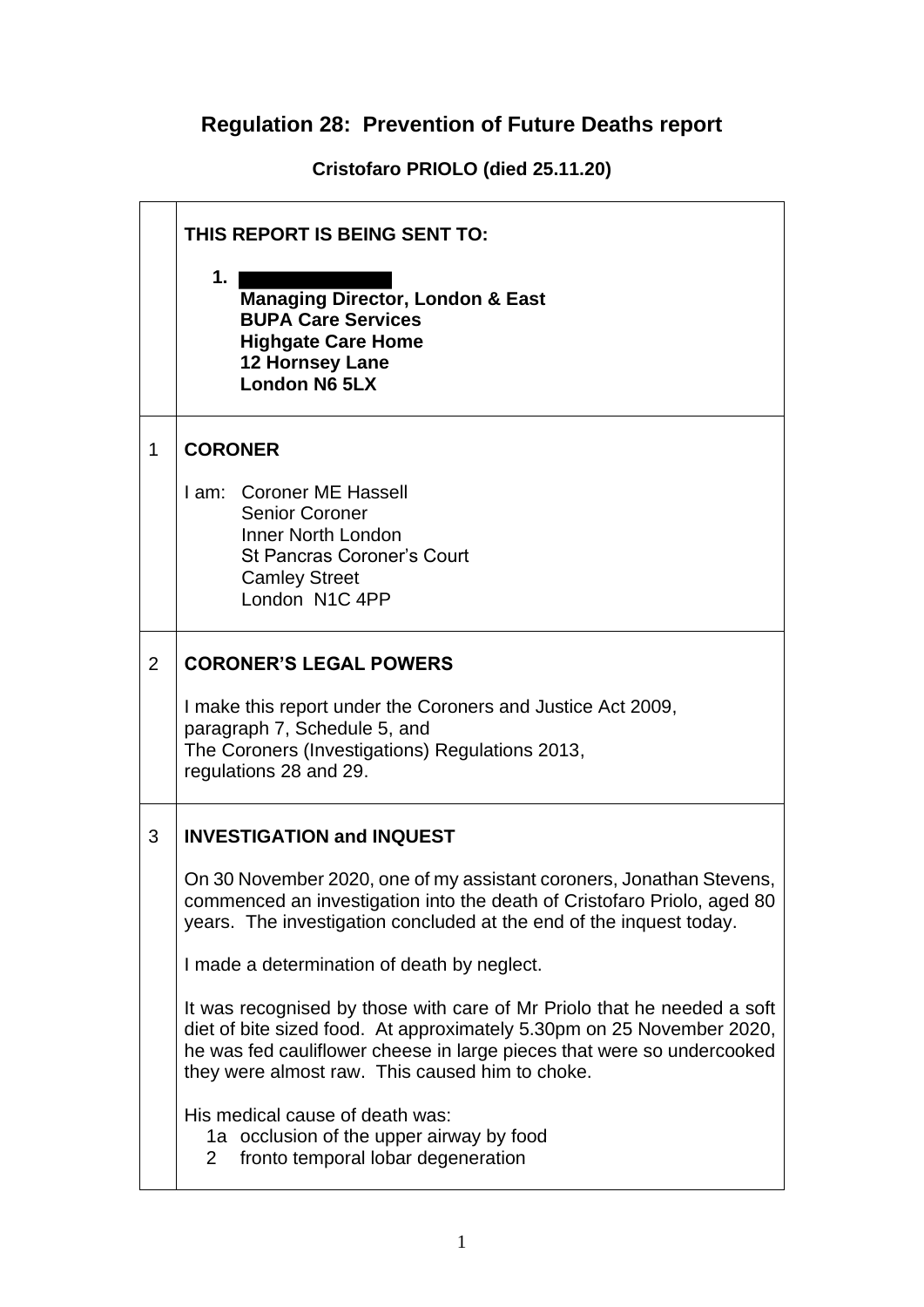## 4 **CIRCUMSTANCES OF THE DEATH**

Cristofaro Priolo was an 80 year old man who had been diagnosed as having suffered a stroke and as having progressive Alzheimer's dementia. He was bed and chair bound, could not feed himself, was non verbal and needed to be cared for in a nursing home.

Before his admission to Highgate BUPA Care home in March 2020, he was assessed as being at medium risk of choking, needing to be fed a modified diet of soft and bite sized food, in a quiet atmosphere without distractions, being allowed to finish one mouthful completely before he was offered the next.

At approximately 5.30pm on 25 November 2020, staff fed him an evening meal of cauliflower cheese. He choked on it and died as a consequence.

When it became apparent that Mr Priolo was in extremis, the ambulance service was called. However, nursing staff at the home failed to give appropriate first aid. When he suffered a cardiac arrest, they did not recognise this and they did not give cardiopulmonary resuscitation (CPR).

After the arrival of paramedics, the nursing staff did attempt CPR, but ineffectively. That is likely to have been a result of panic and distress.

## 5 **CORONER'S CONCERNS**

During the course of the inquest, the evidence revealed matters giving rise to concern. In my opinion, there is a risk that future deaths will occur unless action is taken. In the circumstances, it is my statutory duty to report to you.

The **MATTERS OF CONCERN** are as follows.

A BUPA internal investigation has already taken place and identified some learning points. However, there are matters outstanding around training and audit.

Obviously, the cauliflower for Mr Priolo should have been prepared properly for him by the catering staff, but quite apart from that, Mr Priolo's carers were never assessed when they were feeding him. Whilst the carer who was feeding him when he choked knew that he needed small, soft mouthfuls that he should be allowed to swallow completely before offering the next, that is not what happened. He was fed a large quantity of cauliflower cheese, it seems relatively quickly, that was undercooked to the point of being almost raw, making it much too hard for him to swallow safely.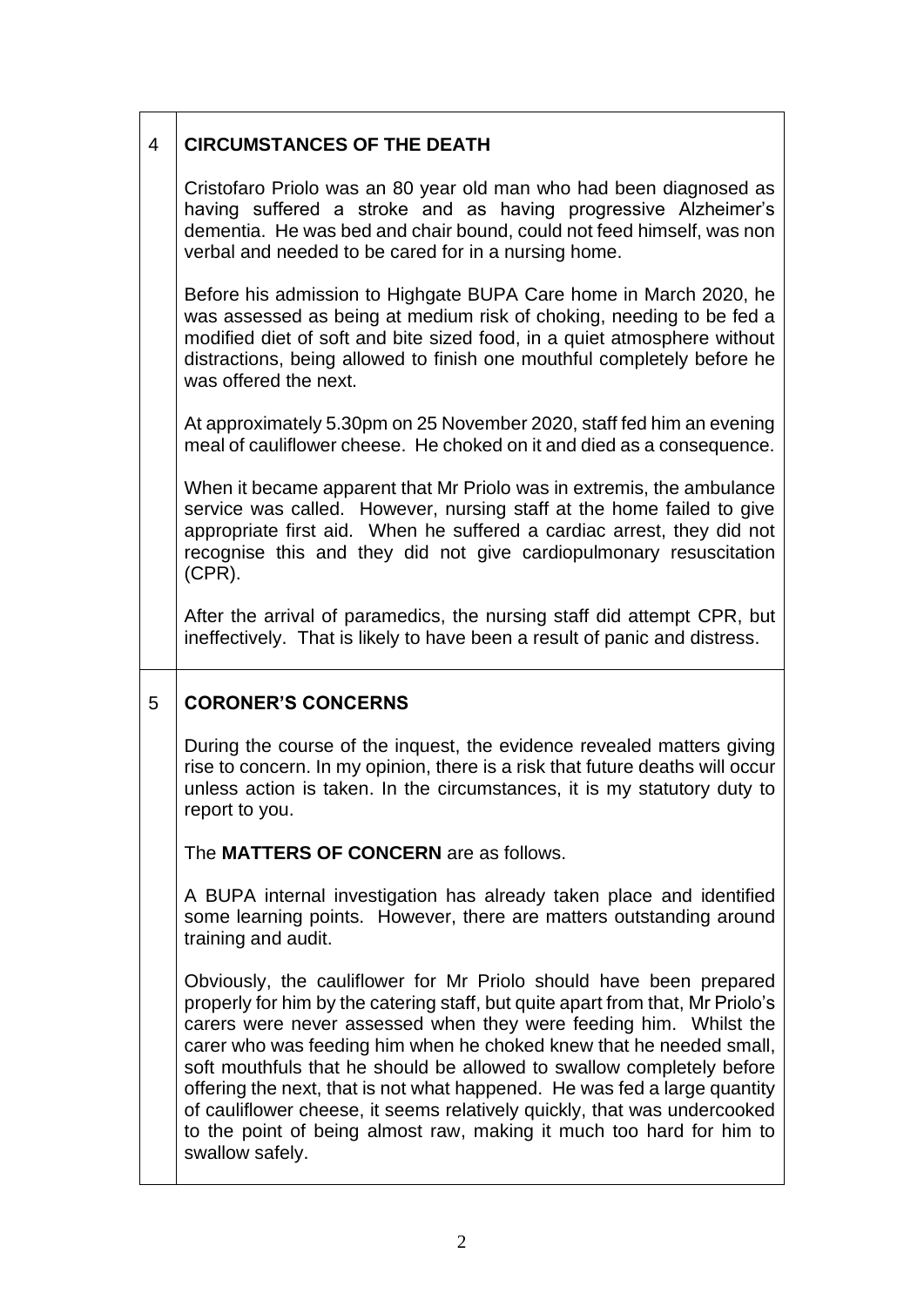|                | Staff, including qualified nursing staff, then failed to give appropriate first<br>aid. Even 18 months after the event when they were giving evidence in<br>court this week – the inquest had been delayed to allow a police<br>investigation - some staff were unable to describe the correct treatment<br>for choking.                                          |  |  |
|----------------|-------------------------------------------------------------------------------------------------------------------------------------------------------------------------------------------------------------------------------------------------------------------------------------------------------------------------------------------------------------------|--|--|
|                | Most significantly, nursing staff failed to recognise that Mr Priolo had<br>suffered a cardiac arrest. They then failed to attempt CPR.                                                                                                                                                                                                                           |  |  |
|                | After the arrival of paramedics, one member of nursing staff did attempt<br>to give chest compressions, but these were ineffective. That is likely to<br>be the result of panic and distress. These are common feelings in an<br>emergency situation, but the risk of them overwhelming resuscitation<br>efforts may be reduced by frequent appropriate training. |  |  |
| 6              | <b>ACTION SHOULD BE TAKEN</b>                                                                                                                                                                                                                                                                                                                                     |  |  |
|                | In my opinion, action should be taken to prevent future deaths and I<br>believe that you have the power to take such action.                                                                                                                                                                                                                                      |  |  |
| $\overline{7}$ | <b>YOUR RESPONSE</b>                                                                                                                                                                                                                                                                                                                                              |  |  |
|                | You are under a duty to respond to this report within 56 days of the date<br>of this report, namely by 11 July 2022. I, the coroner, may extend the<br>period.                                                                                                                                                                                                    |  |  |
|                | Your response must contain details of action taken or proposed to be<br>taken, setting out the timetable for action. Otherwise you must explain<br>why no action is proposed.                                                                                                                                                                                     |  |  |
| 8              | <b>COPIES and PUBLICATION</b>                                                                                                                                                                                                                                                                                                                                     |  |  |
|                | I have sent a copy of my report to the following.                                                                                                                                                                                                                                                                                                                 |  |  |
|                | l, wife of Cristofaro Priolo<br>• Care Quality Commission for England<br>HHJ Thomas Teague QC, the Chief Coroner of England & Wales<br>٠                                                                                                                                                                                                                          |  |  |
|                | I am also under a duty to send a copy of your response to the Chief<br>Coroner and all interested persons who in my opinion should receive it.<br>I may also send a copy of your response to any other person who I<br>believe may find it useful or of interest.                                                                                                 |  |  |
|                | The Chief Coroner may publish either or both in a complete or redacted<br>or summary form. He may send a copy of this report to any person who<br>he believes may find it useful or of interest. You may make                                                                                                                                                     |  |  |